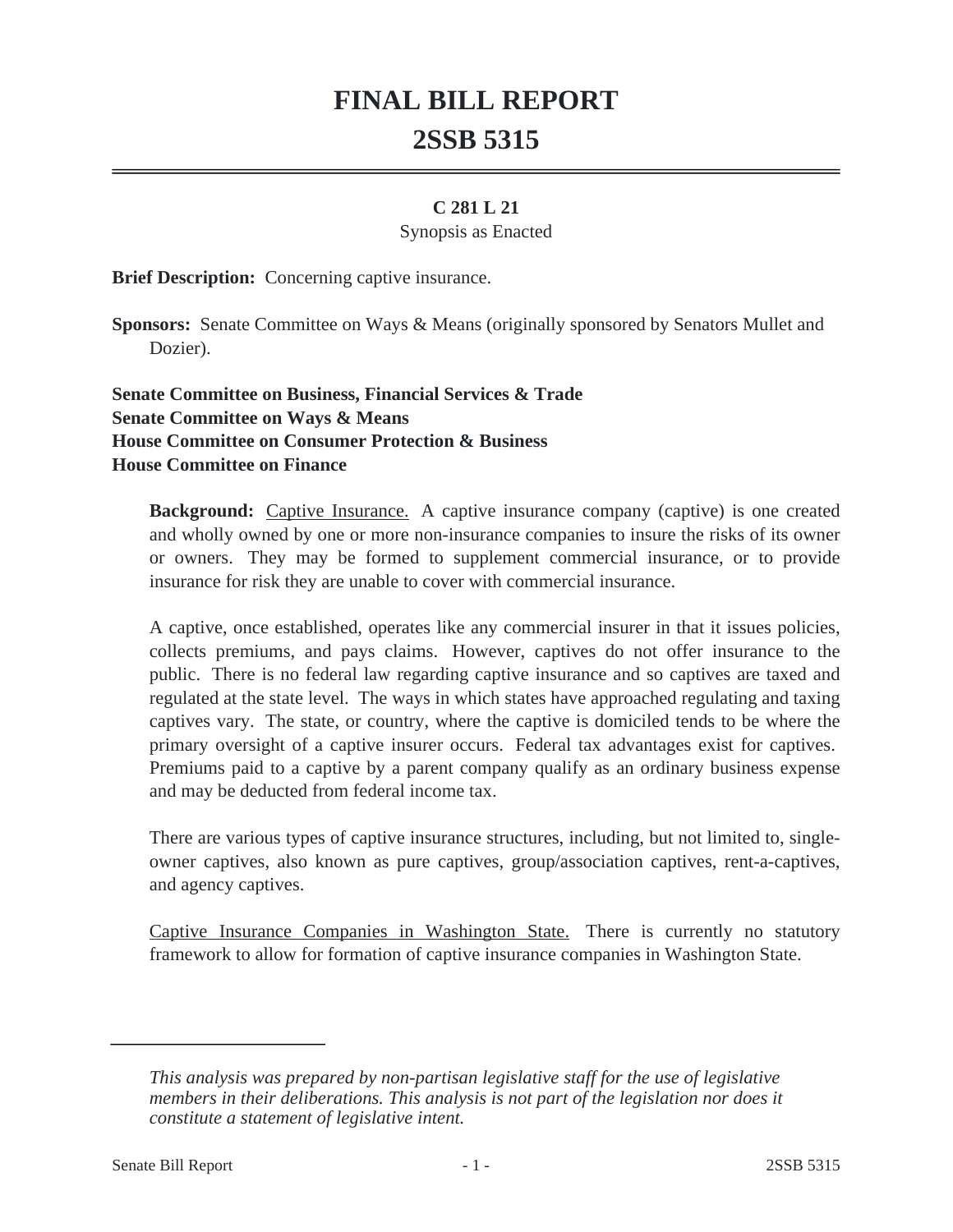In 2019, the Office of the Insurance Commissioner (OIC) began investigating Washington State based companies who formed their own captives and pursued unpaid premium taxes, interest, and penalties. As part of the OIC investigation, 16 captives self-reported to the OIC. Two of the 16 settled prior to the 2020 legislative session.

Legislation to set up a framework of taxation and regulation was considered in 2020, but did not pass. By legislative request, in March 2020, the OIC suspended litigation and enforcement action on captives to study and identify the number and type of captives that exist, the types of insurance being procured, and the volume of premium being held. The findings are expected in early 2021.

**Summary:** A framework for registering and imposing a premium tax on eligible captive insurers is established.

An eligible captive insurer is defined as an insurance company:

- partially or wholly owned by a corporation, company, nonprofit, or a public institution of higher education;
- that insures risk of their captive owner, the owner's affiliates, or both;
- that has one or more insureds whose principal place of business is Washington State;
- having assets that exceed its liabilities by \$1 million and can pay its debts when they come due, as verified by audited financial statements and prepared by an independent certified accountant; and
- licensed as a captive insurer by the jurisdiction in which it is domiciled.

Eligible captive insurers must register with the OIC within 120 days of either the effective date of this bill, or issuing a policy that covers Washington risks. An initial registration fee is \$2,500, and a renewal fee may be set by the OIC not to exceed \$2,500 per year. An eligible captive insurer who fails to register is subject to penalties and fines applicable to unlawful unauthorized insurers.

Registered eligible captive insurers may only provide property and casualty insurance to a captive owner or to the captive owner's affiliates and obtain or provide reinsurance for ceded or assumed risks insured in this state or elsewhere. They may assume or cede risks to other insurers through reinsurance without regard to those limitations.

On or before the first day of March, registered eligible captive insurers must pay a 2 percent premium tax for insurance directly procured by and provided to its parent or affiliate for Washington risks during the preceding calendar year. Eligible captive insurers affiliated with public institutions of higher education are not subject to the premium tax. Premium taxes are credited to the general fund.

If not previously paid to the OIC, premium taxes are due from an eligible captive insurer for any period after January 1, 2011, but are not subject to penalties and fees. As of July 1, 2021, penalties, interest, and fees may be imposed on registered eligible captive insurers.